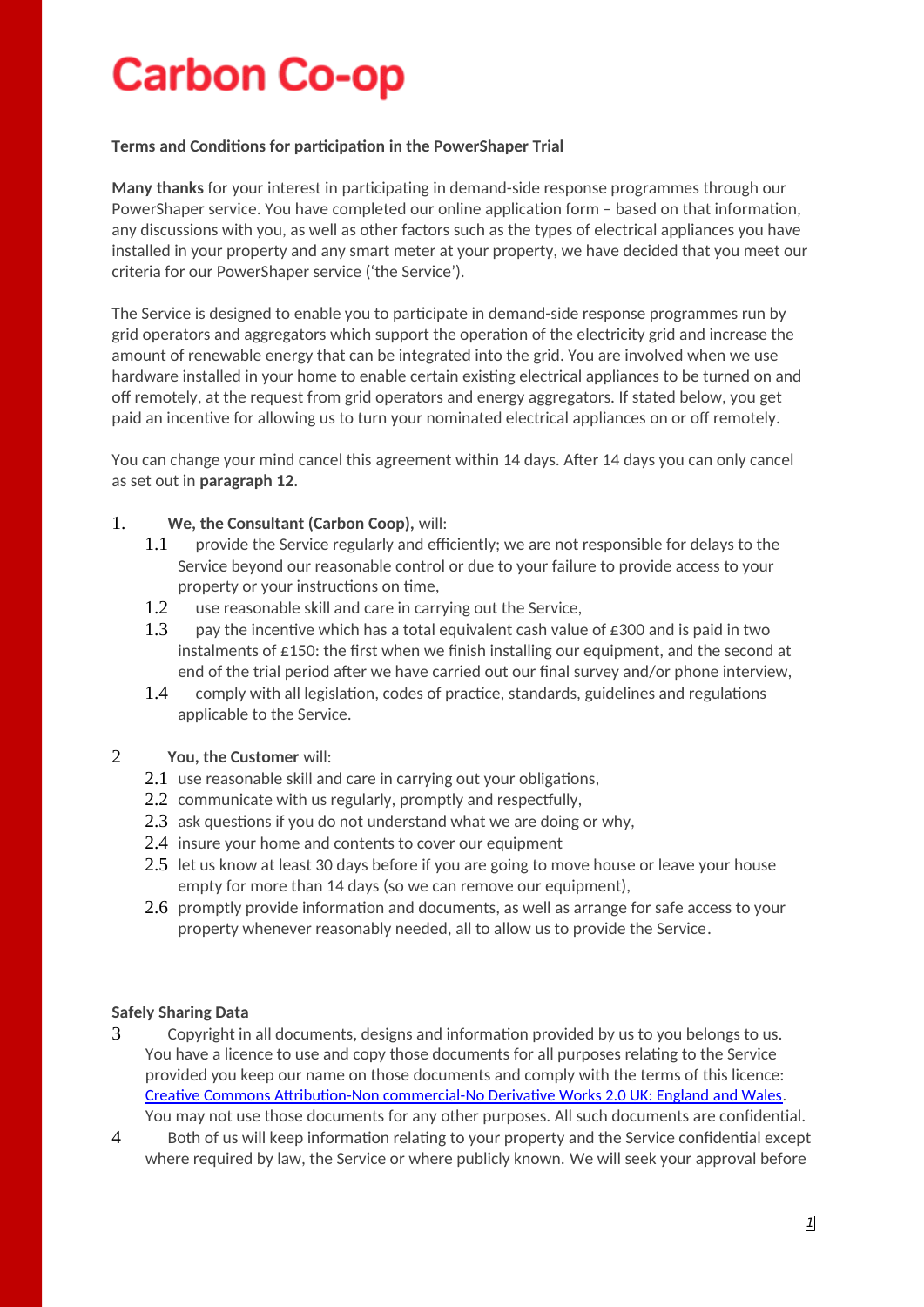## **Carbon Co-op**

uploading any material relating to your property to our website and are happy to accommodate any specific confidentiality needs.

5 We are committed to ensuring data privacy. We will process, store and handle data about the Service lawfully, fairly and transparently, for the purposes of the Service. Our privacy policy is available at https://carbon.coop/privacy-policy/.

### **The Basis on Which We Work Together**

- 6 We can subcontract our responsibilities (including employing external assistance) under this agreement without your consent.
- 7 Notices and information can be given by email.

### **Changing the Service**

- 8 We will not make any substantial change to the Service without your prior consent.
- 9 The Service can only be decreased, extended or modified by written agreement between us, detailing the changes to the Service and any fees payable by either party.
- 10 This agreement can only be varied or extended by a written agreement signed by our authorised signatory and each customer.

### **Complaints and Disputes**

- 11 If you are not satisfied with how we are carrying out or have carried out the Service, we welcome your feedback. Please visit our website to let us know how we can assist or where you were not satisfied or email us at powershaper@carbon.coop. The best way to ensure our Service meets your expectations is for you to keep talking to us – always let us know if our assumptions or understanding is incorrect.
- 12 If there is a serious breach of this appointment either party may end this agreement by giving 14 days' notice by email to the other (or immediately for insolvency). After that period, we will end the Service.
- 13 In the event of a dispute which we cannot resolve amicably, either of us can bring a claim in the courts of England and Wales, or use a suitable adjudication procedure. The laws of England and Wales apply.
- 14 On termination, we will provide a copy of any material not previously provided to you.
- 15 In the event of any breach of this agreement: a) by us, our total liability will not exceed  $£10,000;$  and b) by you your total liability will not exceed the cost of the equipment; in both cases excluding claims arising from death, personal injury or fraud.

Submitting the enrolment form with confirmation that you accept these terms will create a contract between us.